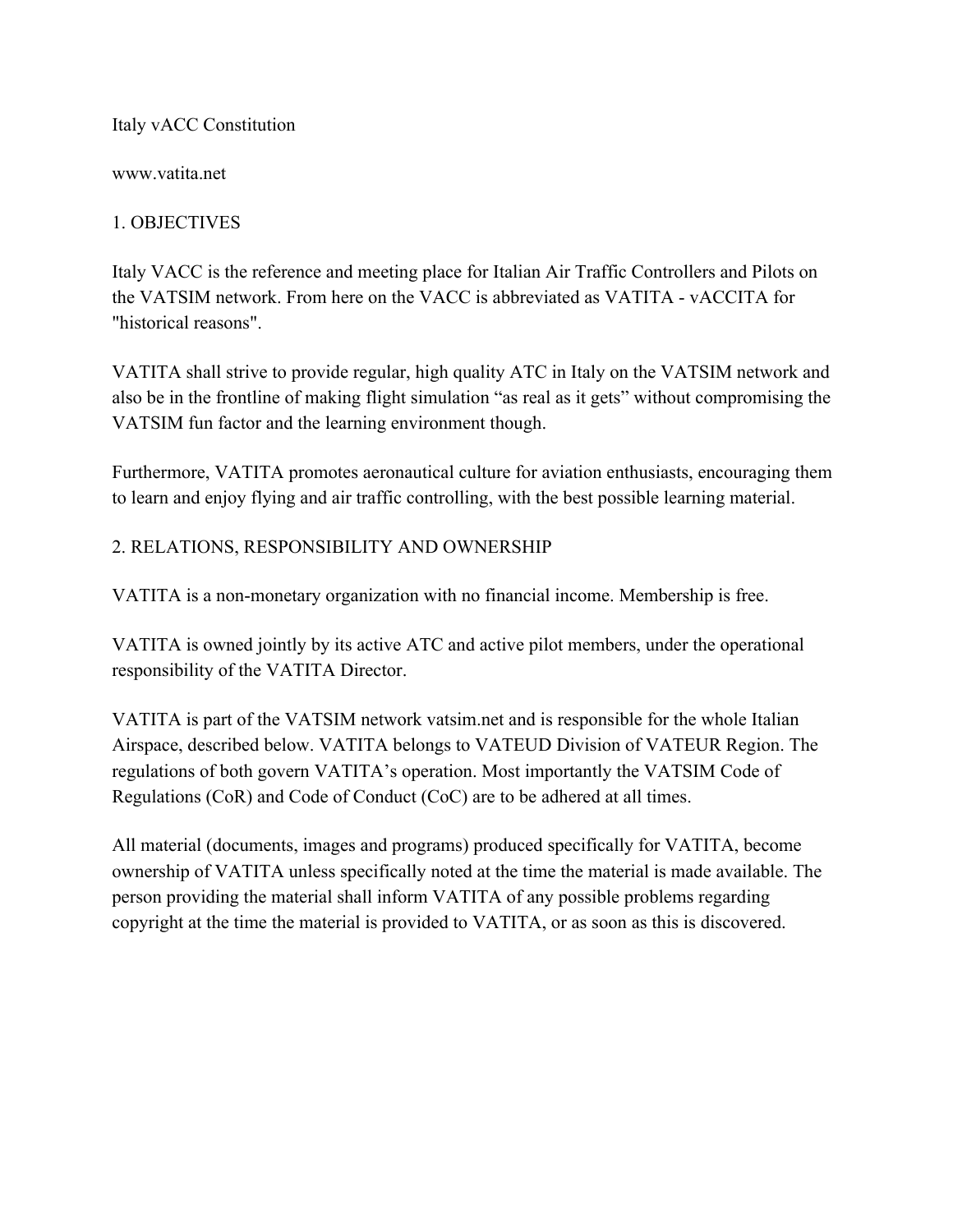## 2.1 ITALIAN AIRSPACE

National airspace is divided in 3 FIRs (Flight Information Regions):

- MILANO FIR (LIMM)
- ROMA FIR (LIRR)
- BRINDISI FIR (LIBB)

VATITA also provides Aerodrome Flight Information Service in Lampedusa (LICD) airport, within MALTA (LMMM) FIR.

It is a VATITA"s responsibility and duty to establish adequate ATC positions in the aforesaid Italian Airspace, by using the official callsigns available in the VATSIM network (except FSS).

The official ATC positions of the Italian Airspace shall be always available on VATITA website, with their respective working frequency; these frequencies have to be coordinated with VATEUD first.

## 3. MEMBERSHIP

## 3.1 APPLICATION AND REFUSAL

Any person who agrees with the objectives and rules of VATITA and its parent organizations may apply for membership and become a member of VATITA. The applicant must have a valid VATSIM ID, valid name and surname and a valid e-mail address. The member is also responsible for keeping his/her e-mail address up-to-date.

An updated list of members will be kept on the VATITA website. Membership of VATITA is a privilege and not a right. The staff reserves the right to refuse an application if the attitude of the applicant is considered not compatible with VATSIM Regulations. Information of the refusal may be made publicly available on the VATITA forum if requested without breaching VATSIM Privacy Policy. VATEUD DCRM will then be informed of the refusal along with the respective reasons as soon as feasible. If the issues preventing the membership decay, a new application by the member can be carried.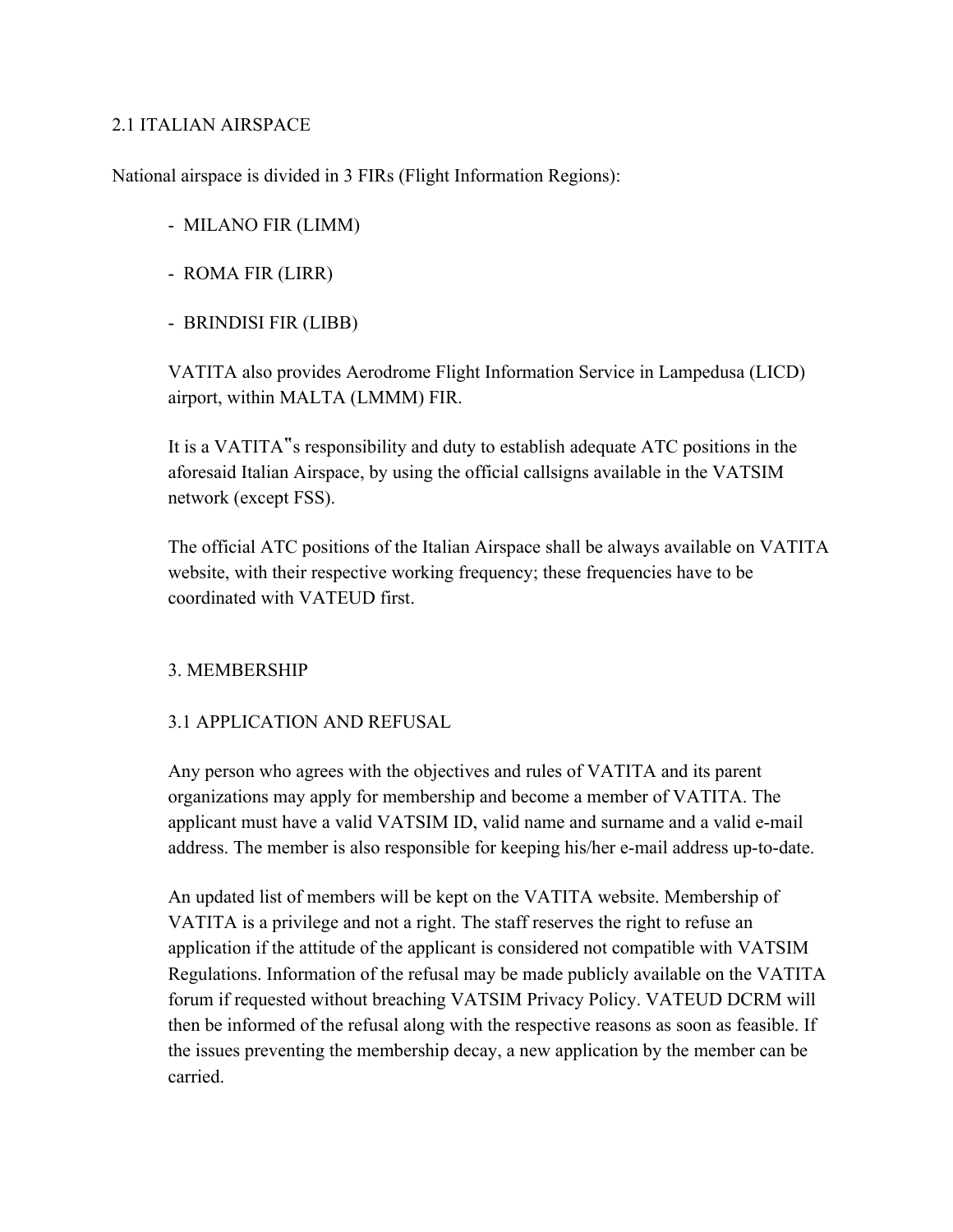#### 3.2 MEMBERSHIP ORGANIZATION

Members of VATITA are divided in ATC and Pilots.

### 3.2.1 ATC MEMBERS

VATITA follows the Global Ratings Policy (GRP) with regards to air traffic controllers" competency standards.

ATC members of VATITA are divided in Italian ATC members and Visiting ATC members.

Italian ATC members must ensure to be correctly assigned to VATEUR / VATEUD / Italy vACC in the VATSIM certificate system. They can either be:

 Active ATC members: Active ATC members have provided at least 10 hours of active ATC (non observing) during the previous 6 calendar months, as documented through the VATSIM statistics.

- Inactive ATC members: ATC members not meeting the aforesaid requirement are considered Inactive ATC members. Inactive ATC members may not man ATC positions, and must contact the Training Department before returning to Active ATC status.

Visiting ATC members: a member of another vACC who wishes to control in Italian Airspace may get the Visiting ATC status following VATEUD Regulations on Visiting Controllers. In order to be a Visiting ATC member of VATITA, one has to:

- file a written email request to VATITA TD, stating his name, VATSIM ID, rating and original vACC;
- follow the instructions from VATITA TD, including those for the execution of a competency check based on GRP competencies to evaluate his/her knowledge of the Italian airspace;
- get the approval from VATITA TD, that will also state which ATC positions he/she may staff. The VACC Director has the last word on accepting or rejecting a Visiting Controller.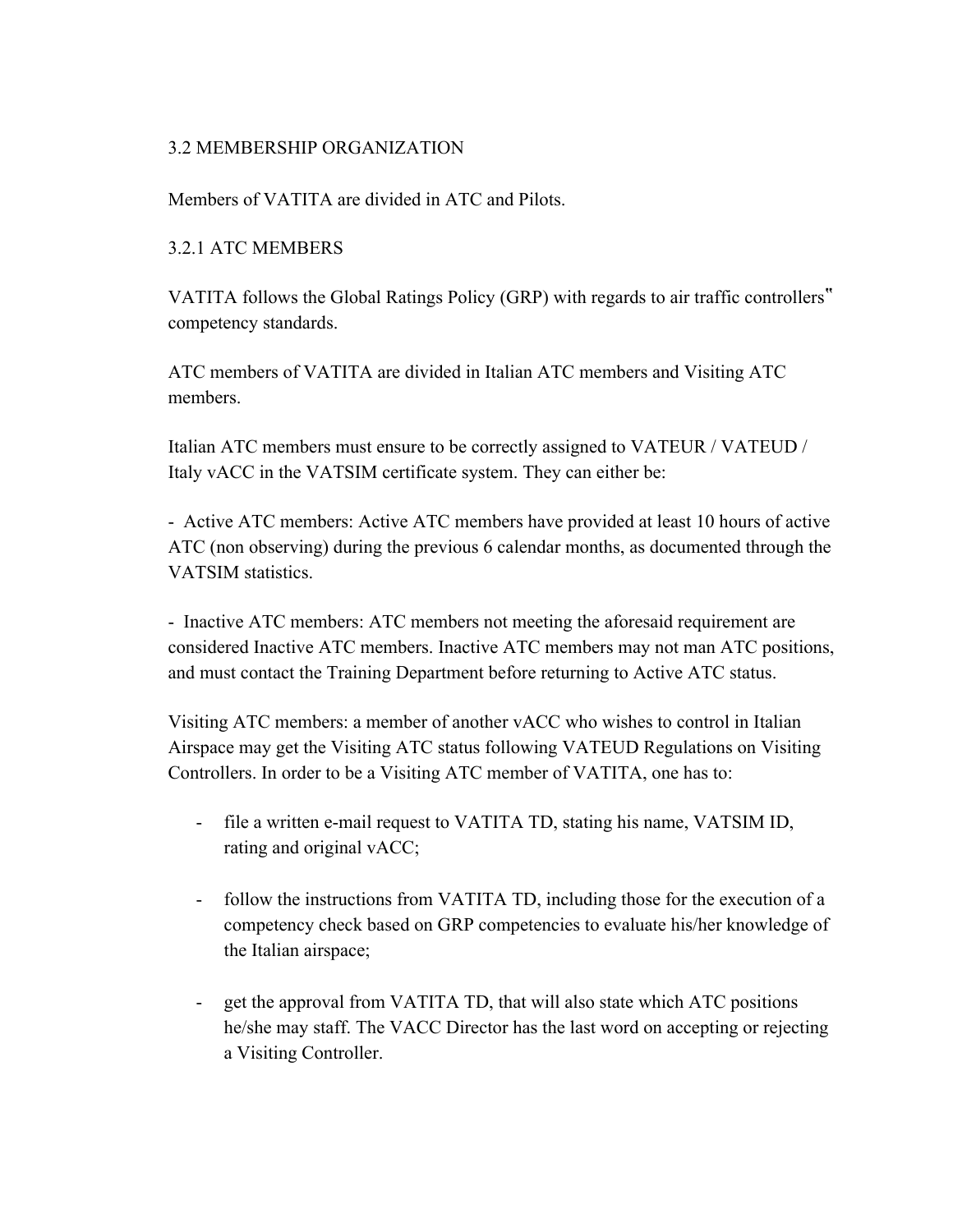- ensure that his/her details appear on the VATITA ATC roster and are always up-to-date.

# 3.2.2 PILOTS

In order to be an Italian Pilot, one shall ensure they are correctly assigned to VATEUR / VATEUD / Italy vACC in the VATSIM certificate system. He/She can therefore be an:

- Active Pilot: Active Pilots must have flown at least 10 distinct IFR or VFR flights from or to an Italian airport, at least 10 hours online, and 10 posts in the VATITA forum during the last 6 months.
- Inactive Pilot: pilot not meeting the active pilots' requirements.

# 3.3 RULES

On the VATSIM network, on the VATITA official forum, and when presenting himself/herself as a member of VATITA within the Flight Simulation community on the Internet, members are...

## 3.3.1 ... REQUIRED TO ABIDE BY THE FOLLOWING RULES

 Abide by the regulations of the parent organizations of VATITA namely VATSIM.net VATEUR & VATEUD.

Forbear discussing of racial, religious, political, sexual and other sensitive matters.

- Treat each other with mutual respect. Don't threaten, harass or belittle other members. There should be no finger pointing.

Forbear soapboxing and conversely accept advice from more experienced peers.

- Follow instructions regarding manning of ATC-positions within VATITA airspace.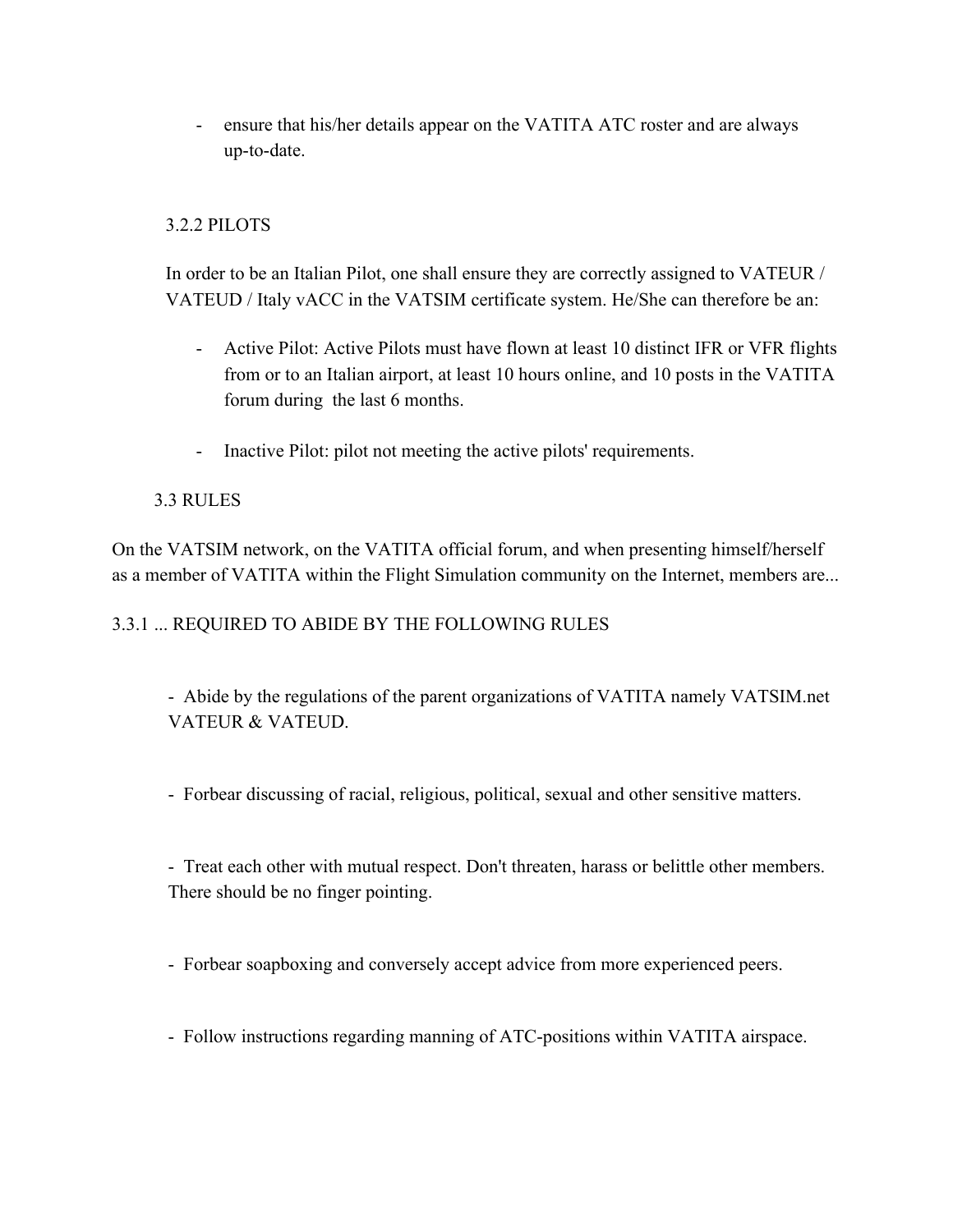Abide by the decisions made, as they have been made in good faith to comply with the purposes as stated above.

- File any complaint to the staff, do not voice grievances publicly.

Follow debates and information provided in the VATITA forum.

# 3.3.2 ... ENTITLED TO

- Receive a fair and just treatment.

- Give ATC-service within VATITA airspace per GRP standards after being approved by one of VATITA examiners.

- Get advice and training in ATC procedures upon request, as soon as feasible according to TD commitments and priorities.

Obtain ATC rating upgrade once considered qualified, as soon as practically feasible.

 Propose suggestions for changes: these should be addressed to the director or another competent staff member, and labelled "formal proposals".

Vote on issues concerning VATITA if meeting the requirements listed below.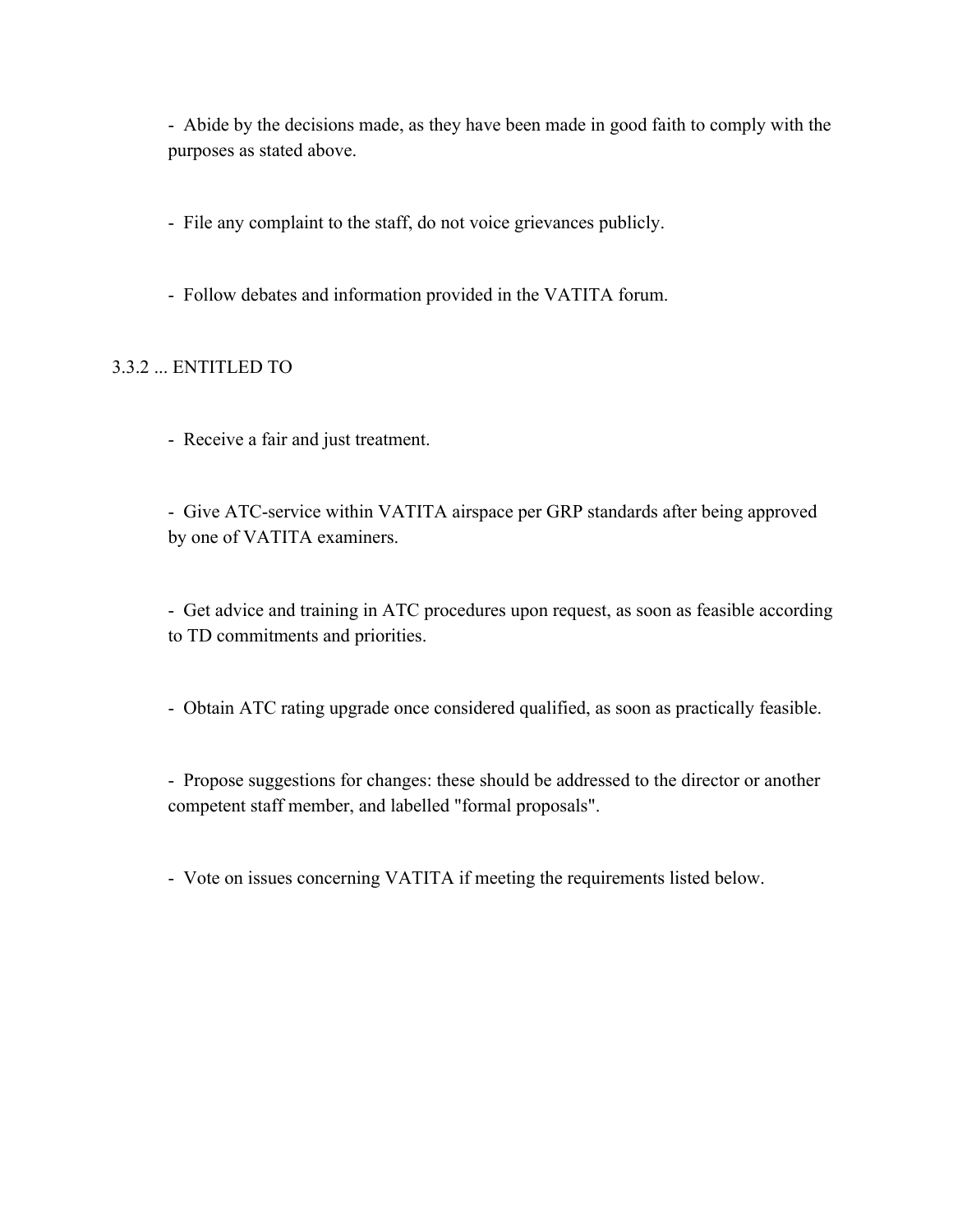# 3.4.1 TEMPORARY VACC DISCIPLINARY ACTION

The board has the right to suspend, until further notice, the vACC membership of any member of VATITA if he or she has violated the rules of VATITA or formal instructions from the staff.

The board has to inform the member about the reasons for and duration of this suspension.

Information on the suspension may be made publicly available on the VATITA forum if requested without breaching VATSIM Privacy Policy

During suspension time the member may not:

- vote on issues concerning VATITA;
- have access to the VATITA forums.

#### 3.4.2 VATSIM DISCIPLINARY ACTION

Any disciplinary action against a member will be only processed via the VATSIM Conflict Resolution (CR) system in existence. In such cases VATEUD DCRM will be involved with A) real time or B) post factum report by any VATSIM Supervisor and appropriate action will be taken. The Supervisor handling the case can be anyone regardless of Italian nationality or not but local staff is recommended if communications include local language in need of translation to English.

A member may get temporary VACC Disciplinary Action per (3.4.1) or even termination of vACC membership (3.5) based on VATSIM Disciplinary Action.

No disciplinary action may be taken locally though (outside VATSIM CR process) which involves access to the vatsim network (connecting on line with Radar or Pilot client software). This is something dealt only by central VATSIM CR procedures. A CR process can be initiated by vACC though at any misconduct not in agreement with CoR & CoC even off network but inside the vACC"s communications means (forum, email exchanges with staff etc.).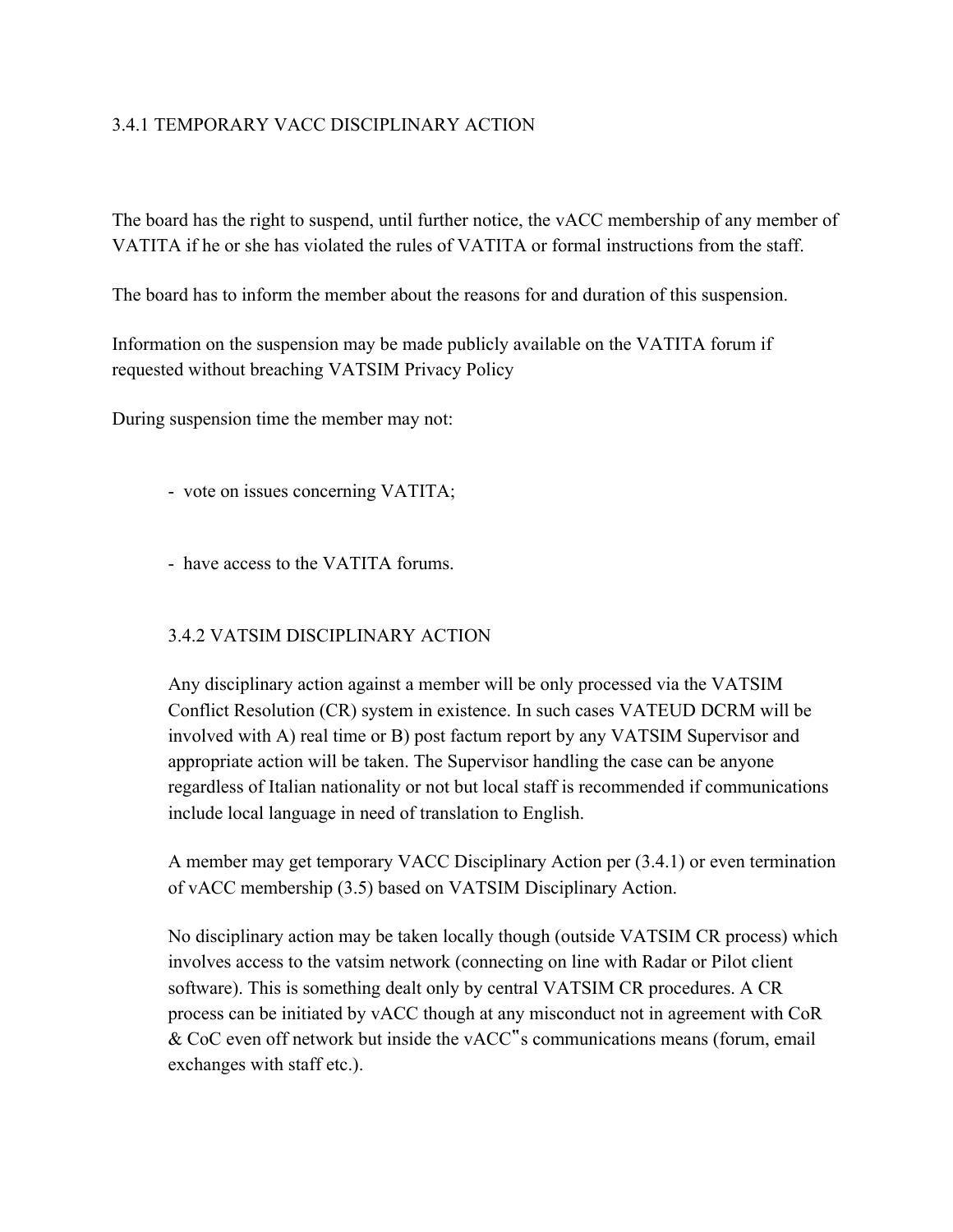#### 3.5 TERMINATION OF MEMBERSHIP

Upon termination of the membership of the vACC, the member is removed from the list of members and immediately looses all privileges within VATITA. The board may keep a record about a member"s past Disciplinary Action from central VATSIM CR. VATITA has no obligation as to retain or remove traces (documents, forum postings etc.) from member"s part activities within the VACC. After termination the member looses all rights within the area of responsibility of VATITA.

# 3.5.1 TERMINATION BY THE MEMBER

Any member may terminate his or her membership at any time by giving notice in writing to the board or the person commissioned to that task.

# 3.5.2 TERMINATION BY THE BOARD OF VATITA

The board has the right to terminate the membership of any member of VATITA if he or she after at least one temporary suspension continues to violate the rules of VATITA. The board has to inform the member about the reasons for this termination as soon as reasonably practicable. Information on the exclusion may be made publicly available on the VATITA forum if requested without breaching VATSIM Privacy Policy. VATEUD DCRM will then be informed of the termination along with the respective reasons as soon as feasible. If VATEUD considers the terminated member's attitude sincere and positive, a new application to VATITA membership can be carried.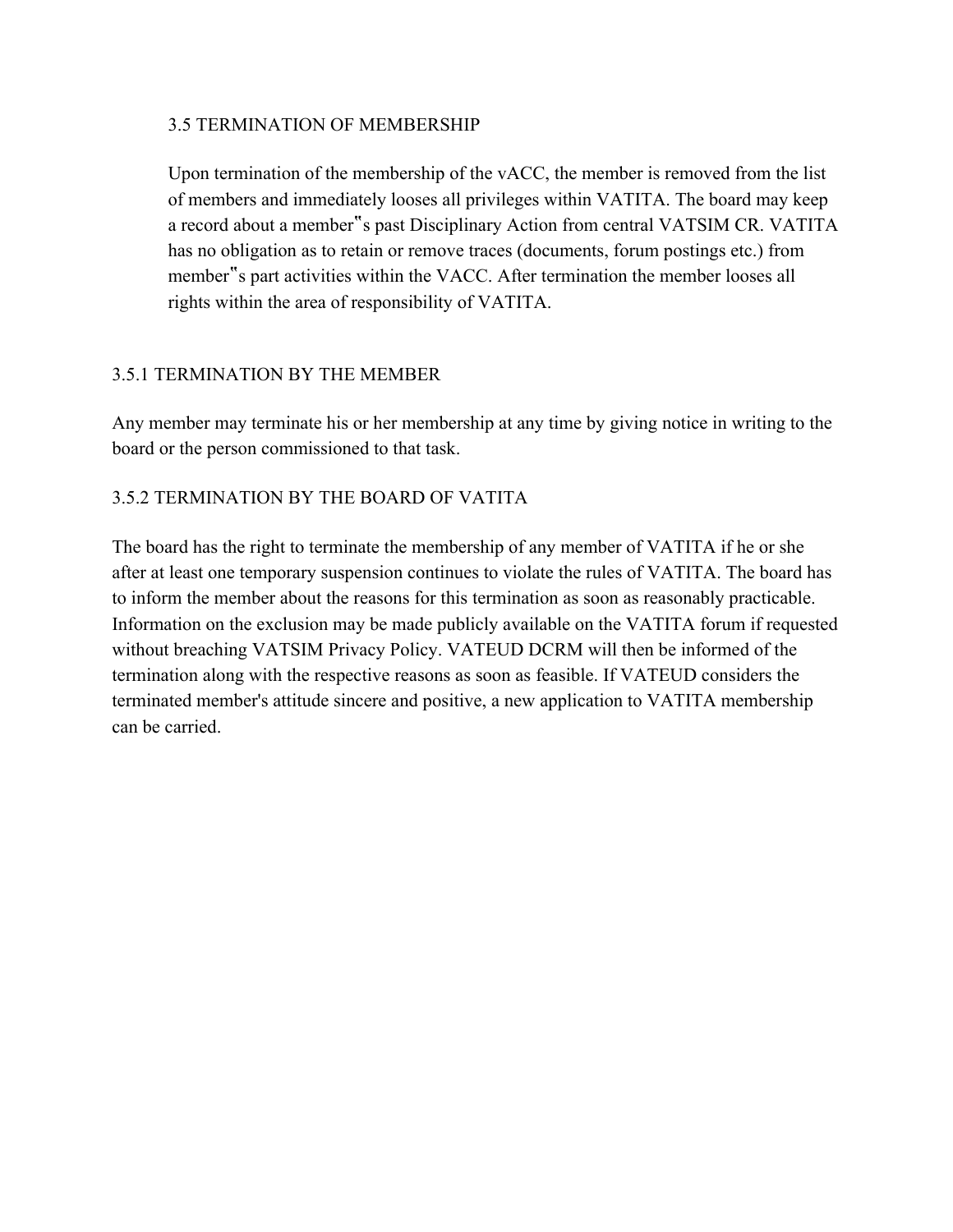## 4. VATITA STAFF

The daily business of VATITA is handled by the staff. The staff shall - within the frames of the constitution - work for the members of VATITA and defend their interests.

The staff is divided into an "Executive Staff" and a "Non-Executive Staff".

#### 4.1 DUTIES

Each staff member is required to:

- Ensure that all members follow the rules of this constitution, including the staff itself.
- Fulfil the assignments on a continuous basis.
- Plan and lead the works within his/her own assignments in VATITA.

 Respond to external communications and questions from members regarding his/her assignments within one week.

 Listen to the members of VATITA and take up suggestions and questions put forward from the members.

 Maintain an ordered record of external communications, agreements and documents, ready to be handed over to a successor.

Temporarily hand over responsibility during vacation periods to another staff member.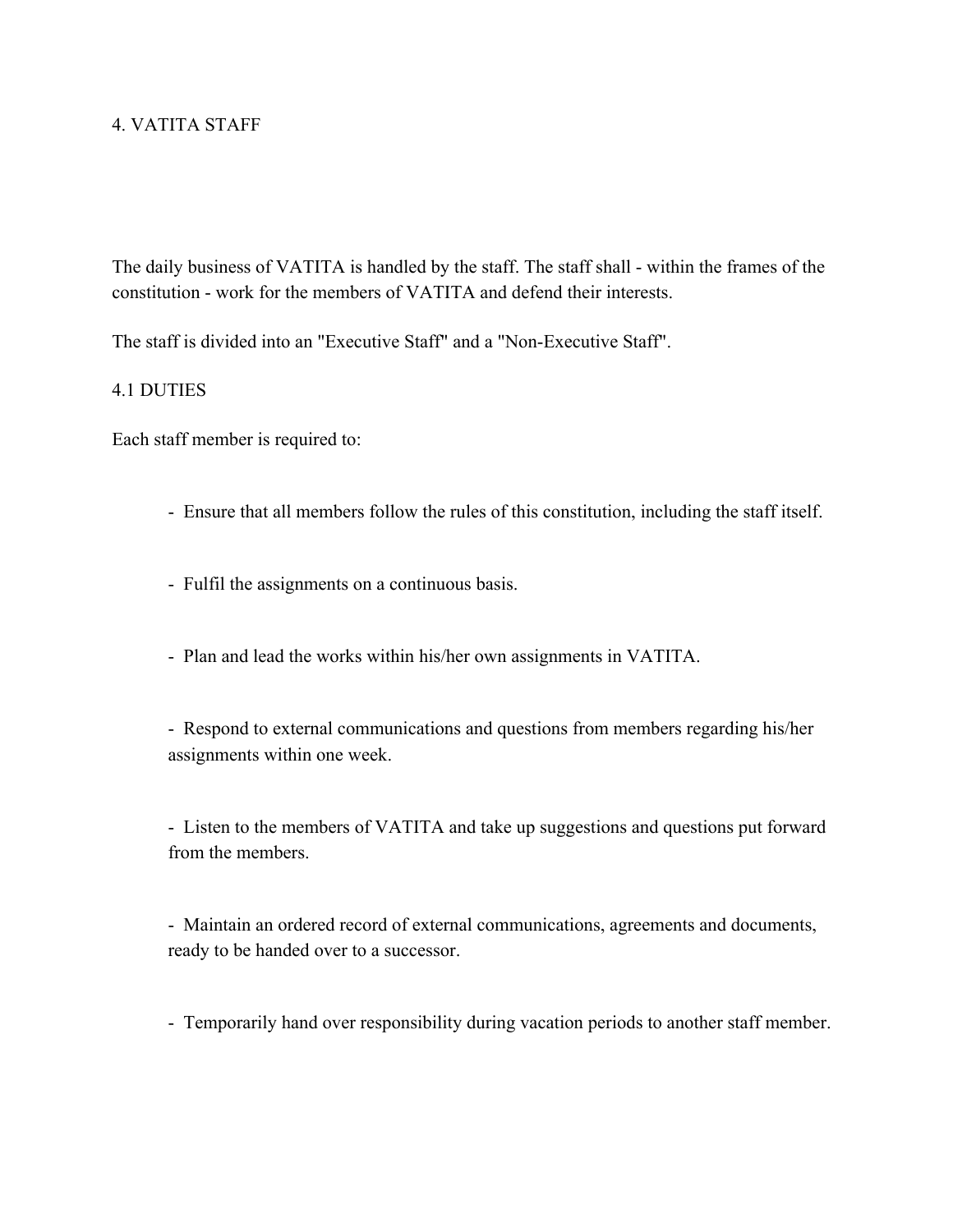- Hand over external communication, agreements and documents to the successor or to the Director in case of leaving his/her staff position.

Resign with at least one month notice by letter to the nearest senior staff member.

4.2 EXECUTIVE STAFF The "Executive Staff" is compulsorily formed by

- Director (ACCIT1)

- Training Director (ACCIT2)

Other executive staff positions are established in order to ensure a flowing vACC management and thus according to everyday needs.

The possible additional executive staff positions are:

- Pilot Training Director (ACCIT3)
- Development Coordinator (ACCIT4)
- Events Coordinator (ACCIT5)
- Public Relations Coordinator (ACCIT6)
- Membership Coordinator (ACCIT7)
- VAs relationships Coordinator (ACCIT8)
- Special Operations Coordinator (ACCIT9)

or eventually a combination of the aforesaid ones.

Each and every manned executive staff position shall have a clear description of its sphere of competence published on the VATITA website.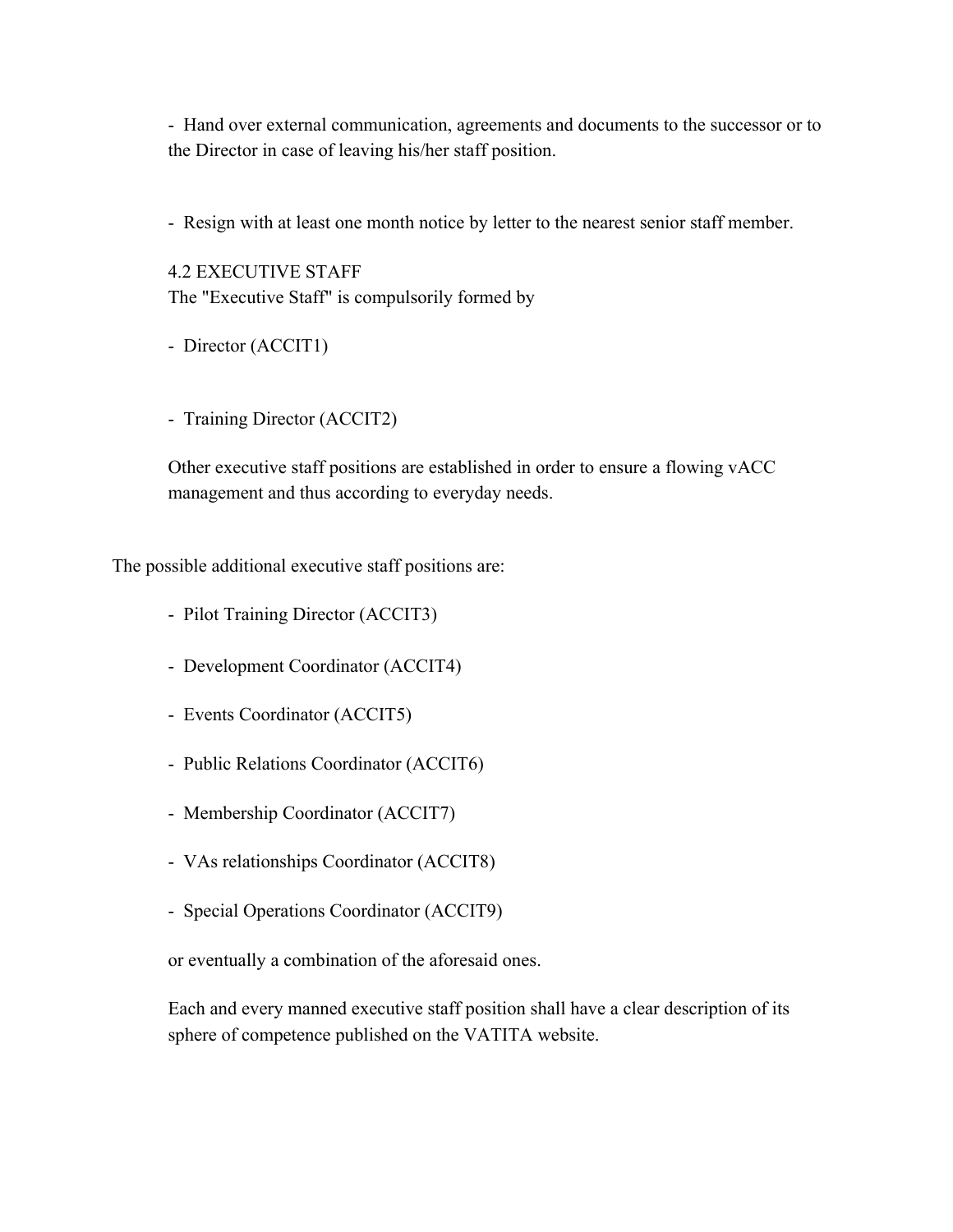### 4.3 NON-EXECUTIVE STAFF

The possible Non-Executive staff positions are:

- Deputies: have full access to executive staff resources but are non-voting, except if an explicit proxy has been given in case of leave of the respective section coordinator.

 Assistants: have access to selective staff resources as required and upon tacit approval of the executive staff. Assistants are always non-voting.

#### 4.4 TASKS DESCRIPTION

#### 4.4.1 DIRECTOR

The work in VATITA is lead by the director. The director represents the organization towards its parent and other organizations. The director has the overall responsibility for all subordinated areas and the main responsibility for all areas not covered by any other staff position. It is then a director's responsibility to ensure that other staff positions are adequately manned, and to preserve mutual communications between VATITA and its parent organizations about any subject which may concern one another.

#### 4.4.2 TRAINING DIRECTOR

The Training Director has overall responsibility for the Training Department.

The TD is thus responsible for:

 providing VATITA ATC members training in ATC procedures upon request, as soon as feasible according to previous commitments and priorities of the Department;

- issuing of upgrade proposals (recommendations) to VATEUD TD;

reporting relevant Training/Upgrading issues to the VATITA staff and VATEUD TD;

 ATC manuals, documentation and procedures regarding training that are made available on the VATITA website;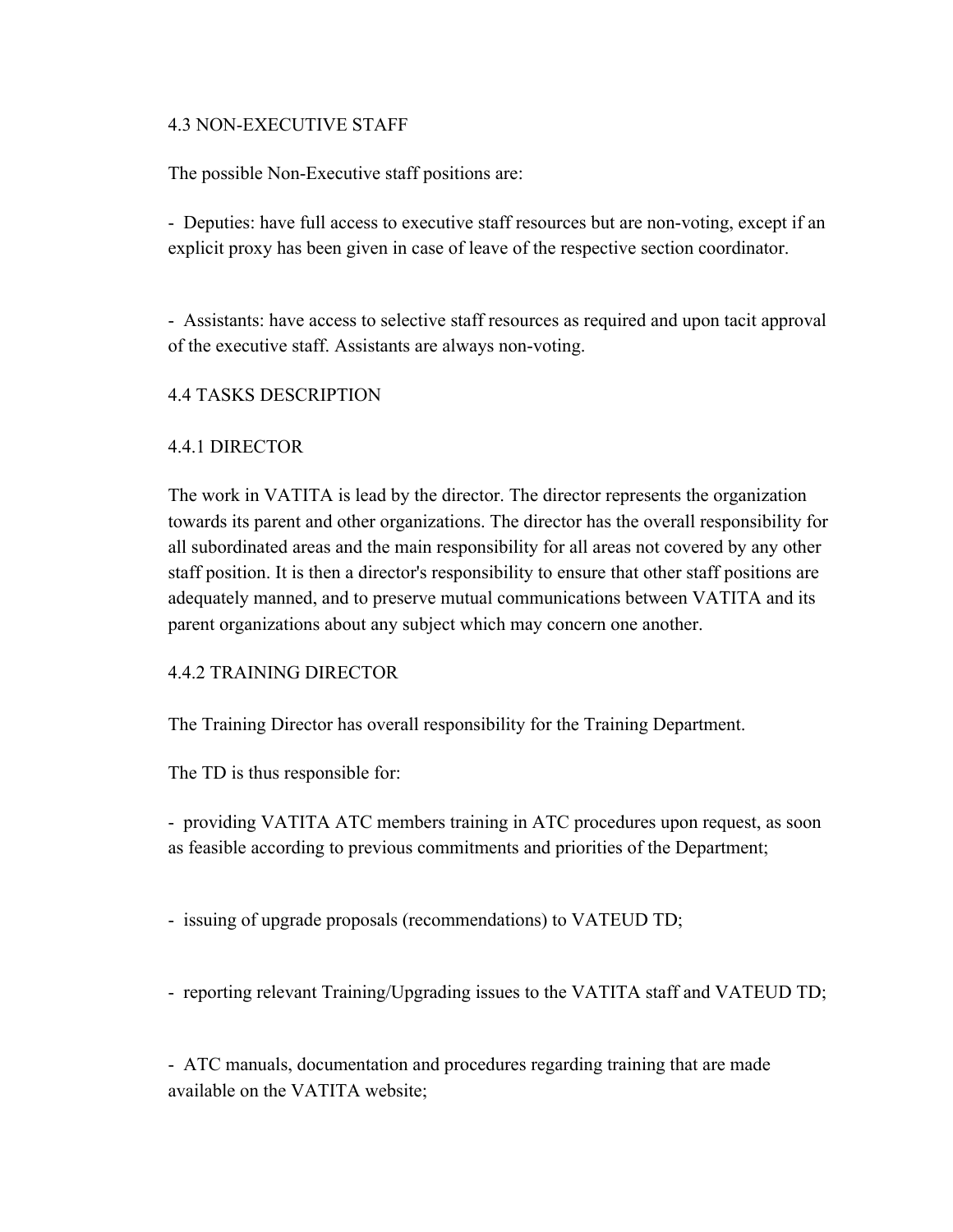- compliance with GRP of all the material published on VATITA website and the procedures implemented within the vACC (like expected ATC Competency Standards per rating etc.);

 recruitment of new mentors (which shall either get appointed as Assistant TD or Deputy TD) and termination of the inactive ones;

 providing evaluation of available controllers for staffing ATC positions during official VATITA events.

#### 4.4.3 PILOT TRAINING DIRECTOR

The Pilot Training Director, who is also the CFI, the VATITA ATO, is responsible of running the organisation according to the VATSIM PTD directives and regulations.

The Pilot Training Department is responsible for:

Assuring the necessary support to new pilots joining the vACC

Offer training sessions for pilots on a regular basis

Organize examinations towards the achievement of VATSIM Pilot Ratings

Recruit enough assistants, instructors and examiners to achieve the aforementioned goals.

## 4.4.3 DEVELOPMENT COORDINATOR

The Development Coordinator is responsible for the day-to-day availability and development of VATITA online resources not already mentioned: website, forum, mailing lists, sector files, available sceneries and patches and any other accessory services like teamspeak servers.

Has to assure the timely access and updating to online resources by other members as required.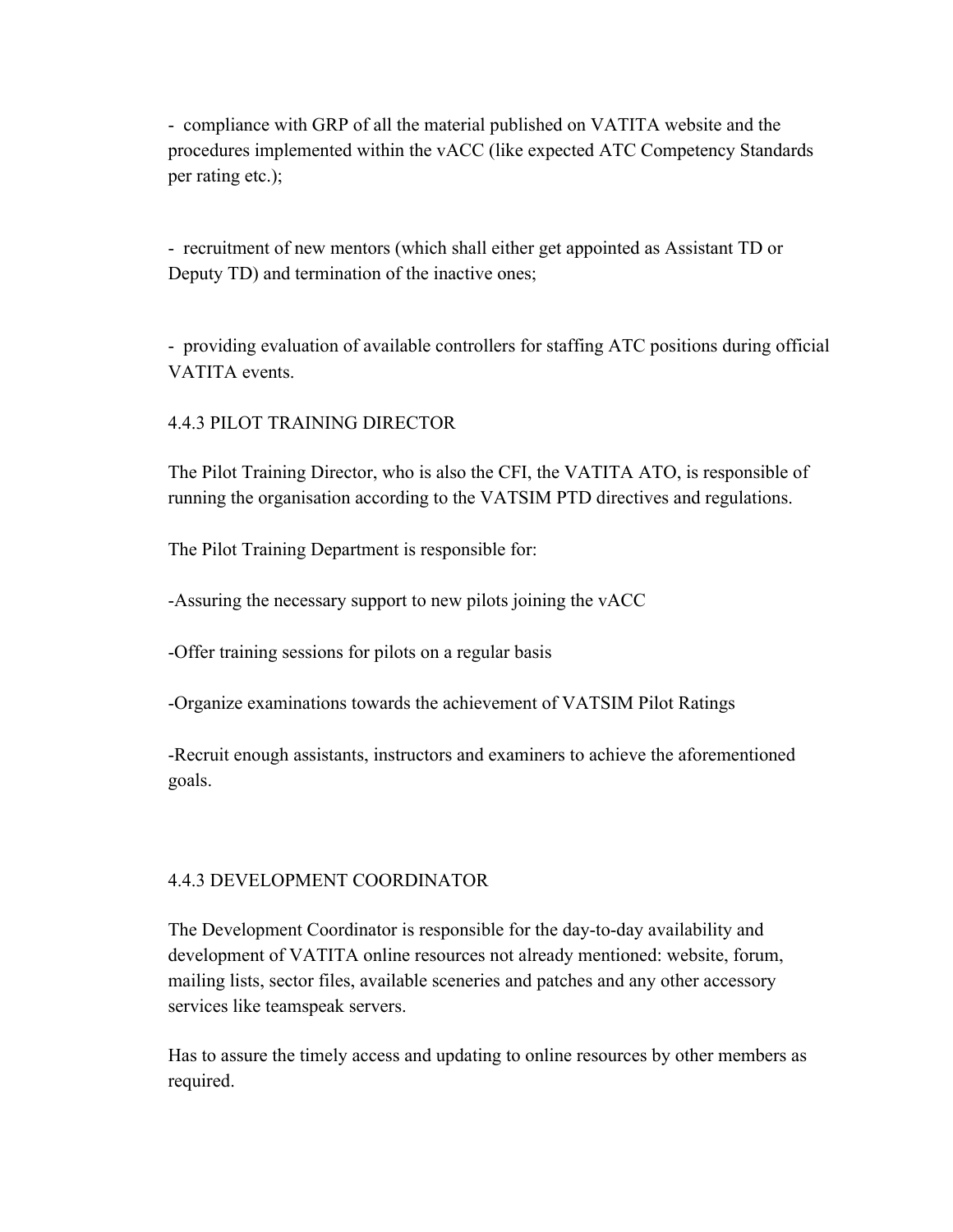### 4.4.4 EVENT COORDINATOR

Organizes and publishes events in coordination with foreign ECs.

Publishes notices about events on the VATITA forum and assigns, when needed, the positions to be manned, upon agreement with the rest of the executive staff.

Warns the PR about starting the advertising of an event, and aids him in advertising it upon his approval.

#### 4.4.5 PUBLIC RELATIONS COORDINATOR

Is the main responsible for the "image" of VATITA to the outside.

Advertises any VATITA news, making use of all available means (both Italian and foreign ones).

Advertises any VATSIM news which may benefit Italian pilots and controllers, making use of all available Italian means.

Keeps the VATITA staff informed of any information regarding VATITA/VATSIM, published on Italian means by anyone else without his approval, especially if it's of defamatory kind.

The term "news" refers to online events and meetings, real life events, noticeable website and downloadable material updates and any other item relevant for the public image of **VATITA** 

The terms "Italian means" refer to both the Italian speaking means AND the means situated in Italy.

#### 4.4.6 MEMBERSHIP COORDINATOR

Is the main responsible for the everyday maintenance to the Italian members' database.

Informs of the reasons of a refusal/termination both on VATITA forum and to VATEUD DCRM as already explained.

Keeps a record of VATITA and VATSIM suspensions and other disciplinary actions underwent by VATITA members.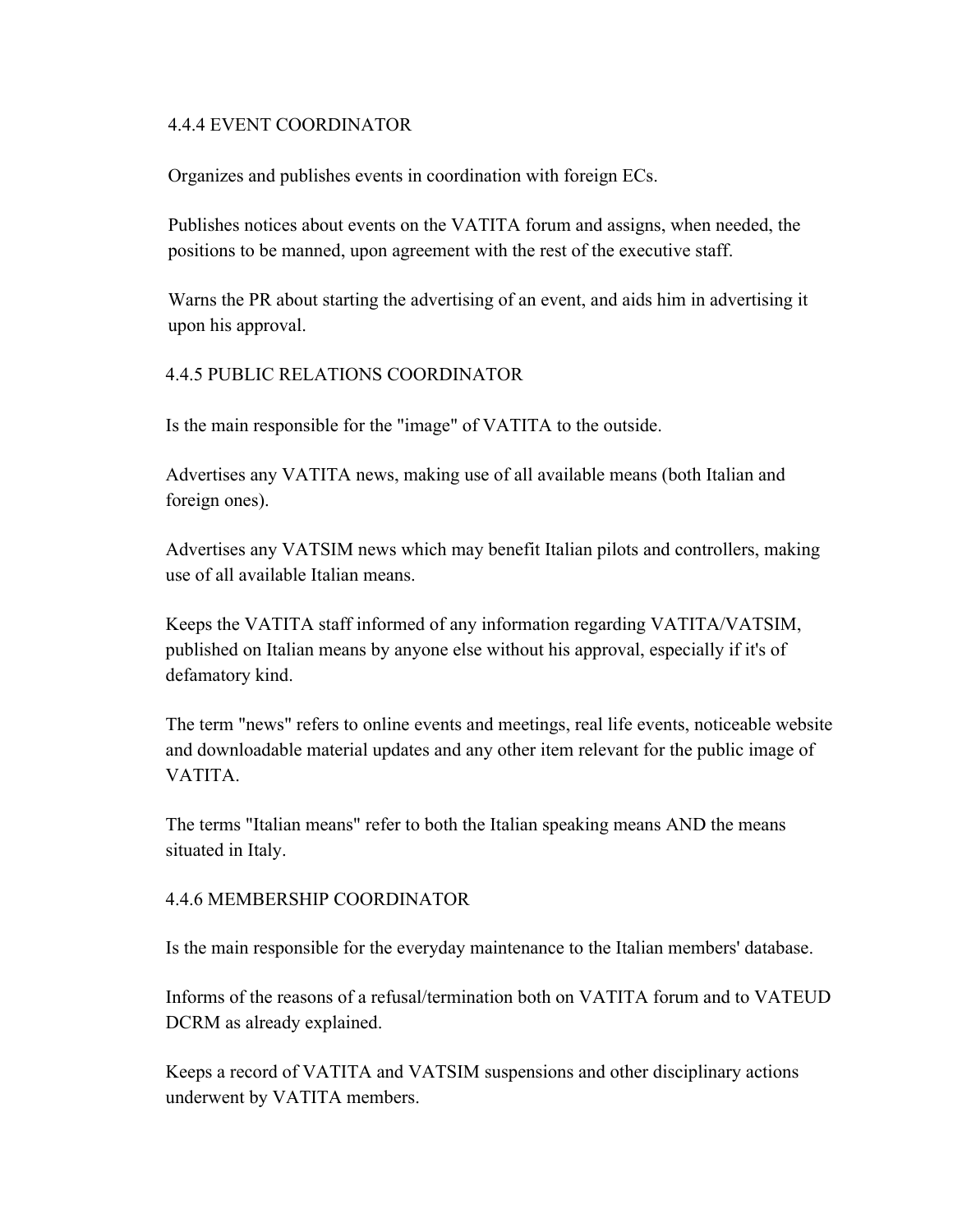Is the head forum moderator of all VATITA forum sections not already explicitly assigned to different moderators.

For transferring/visiting controllers from other Region/Division/vACC, coordinates with VATEUD membership any issues in regards to the VATSIM Executive Committee Transfer & Visiting Controller Policy (TVCP).

# 4.4.7 VA RELATIONSHIPS COORDINATOR

Is the main responsible for the relationships between VATITA and VAs, and thus for the image of VATITA to them.

Shall handle himself or explicitly handover any communications between VATITA and VAs, most notably requests for joint events and ATC staffing requests.

# 4.4.8 SPECIAL OPERATIONS COORDINATOR

Is the main responsible for communications with authorized special operations organizations (VSOAs).

Coordinates the preparation of LOA drafts to be proposed to the VSOA and VATITA staff for acceptance, in case of operations involving Italian airspace in amendment to standard IFR/VFR flight rules.

## 4.5 MEETINGS AND VOTING

The staff sets meetings when the director, or at least half of the executive staff decide so. The meeting date should be set in a reasonable time frame and compatibly with the executive staff's real life commitments. In case of proven impossibility of agreement of a meeting date, the meeting shall be performed inside the VATITA staff mailing list.

Decisions are taken with simple majority. Each executive staff has one vote. The proposal seconded by the director wins in case of equal votes.

## 4.6 STAFF APPOINTMENT, RESIGNATION AND DISMISSAL 4.6.1 APPOINTMENT

Appointment of Executive staff members is done by the director, after evaluative advice from other executive staff members.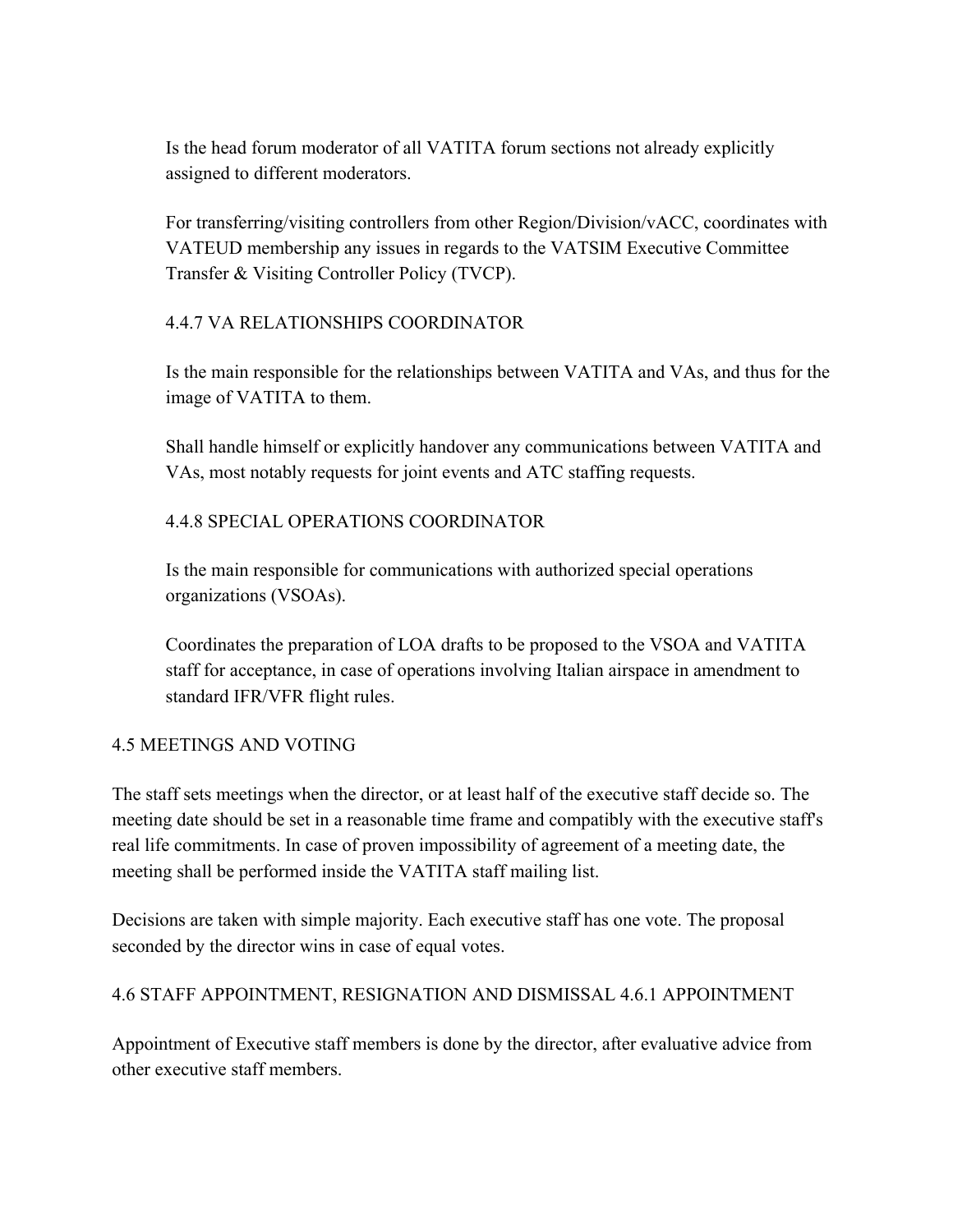Deputies to the executive positions may be appointed by the respective section coordinator as needed, upon approval of the remaining executive staff.

Assistants are appointed by the staff member in need of assistance upon tacit approval of the director. The director should be informed about the appointment along with the description of the tasks that the assistant has been assigned to.

# 4.6.2 RESIGNATION

Members of the staff have the right to resign. They are to inform the director well in advance, and it is considered good manners to stay in office until a successor has been appointed. The staff member resigning should help the successor and introduce him/her to the task and hand over all material needed to run the office.

# 4.6.3 DISMISSAL

Dismissal is executed by the director of VATITA if not otherwise stated below.

Staff members may not be dismissed unless they have violated any part of the VATITA constitution, namely the rules of VATITA or in case of incompliance with staff duties (4.1) or task assignments (4.4.\*). Discussions should be held with the affected staff member and efforts be made to avoid dismissal. The dismissal must be discussed with all and approved by at least three of the executive staff before it can be executed.

Deputies and Assistants can also be dismissed if their tasks have been fulfilled, or there is no longer a need for the assistance. Dismissal is executed by the executive staff member responsible for that deputy/assistant, upon explicit approval of the director and tacit approval of the rest of the executive staff.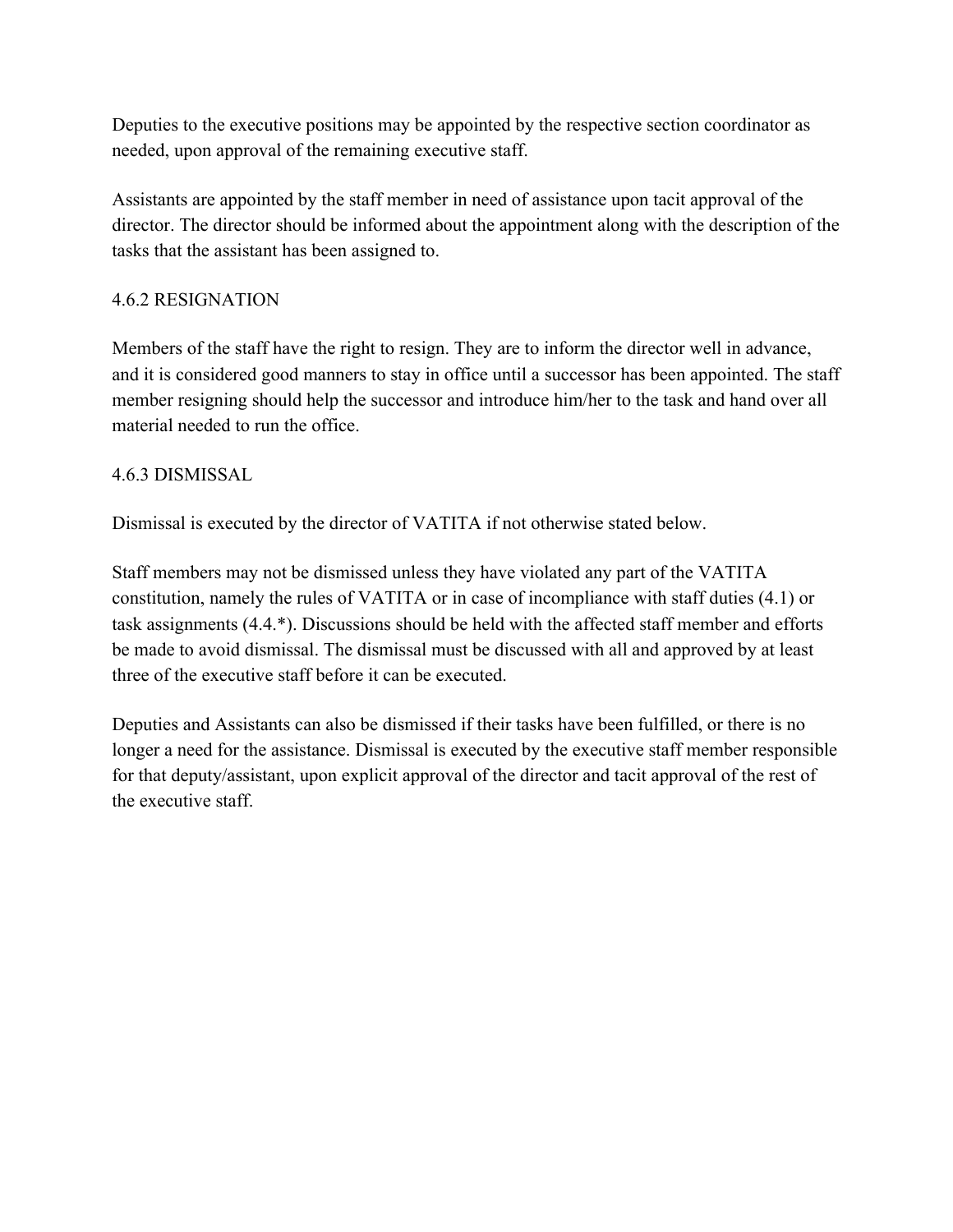# 5. ELECTIONS

# 5.1 ELECTIONS

The director of VATITA (DIR hereafter) is in charge for a period of one year.

The DIR mandate is automatically extended by another year if no resignation is given by the DIR and if no other candidate is advanced to the DIR position within the beginning of the last month of the mandate. A change of DIR has no initial influence on the composition of the rest of the staff. Elections shall be held in the last full calendar week of the 12th month of the DIR's mandate. The exact dates are set by the board, with the option to move by one week if holidays require. After the elections the appointment has to be approved by VATEUD1, should it be rejected, new elections would have to take place immediately. The elected director takes up the duty as director the following 1st day of the month after the election is closed, or 48 hrs after the closing of the election, whichever comes last.

Elections should be announced to all VATITA members by forum post and e- mail together with the eligible candidates at least one week prior to the election. All VATITA members who on elections opening have been Active ATC or Active pilot members by more than 1 month prior to elections hold one vote to elect one of the candidate directors. There is no vote by proxy.

Elections will be held by private mailing of votes to the Elections Committee (mail to elections@vatita.net which provides redirect to the whole Committee).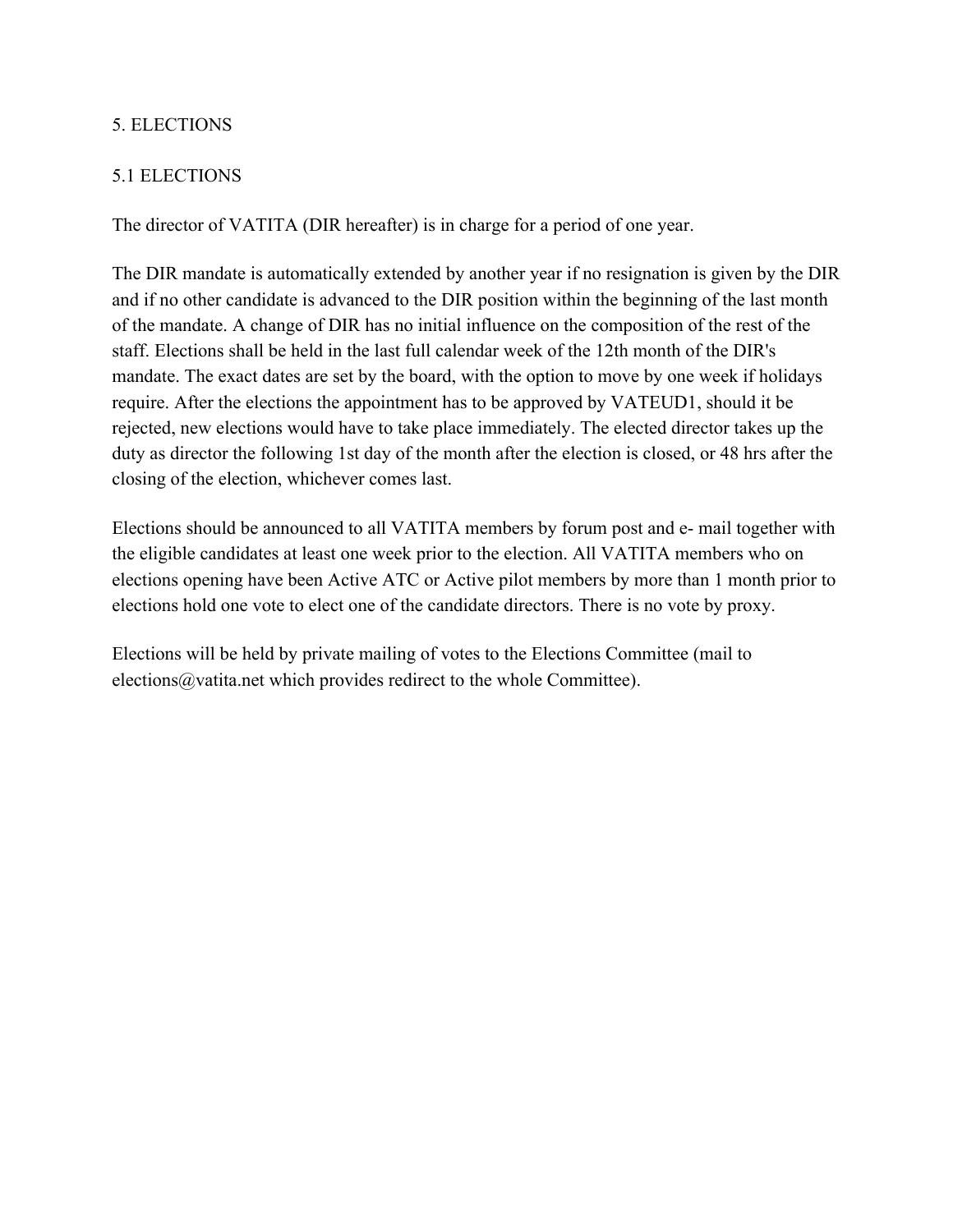### 5.2 DIRECTOR CANDIDATE REQUIREMENTS

The DIR candidate requirements stated afterwards are meant to ascertain whether the candidate:

- has the minimum responsibility and maturity required for this crucial job;
- proves adequate qualification as a potential leader for both ATC and flight operations;
- regards community life highly enough for the delicate diplomatic commitment;

 will be able to assure Training Department operations' continuity. A VATITA Director candidate MUST then:

- be 18 years old or more;

- be an Active ATC member of VATITA;
- have been a member of VATITA for at least 1 year;

- have a rating of at least C1 and have flown at least 100 hours as a pilot on the VATSIM network;

started posting at least 1 year before, on both the VATSIM forum and VATITA forum;

- have the publicly stated support of a potential Training Director.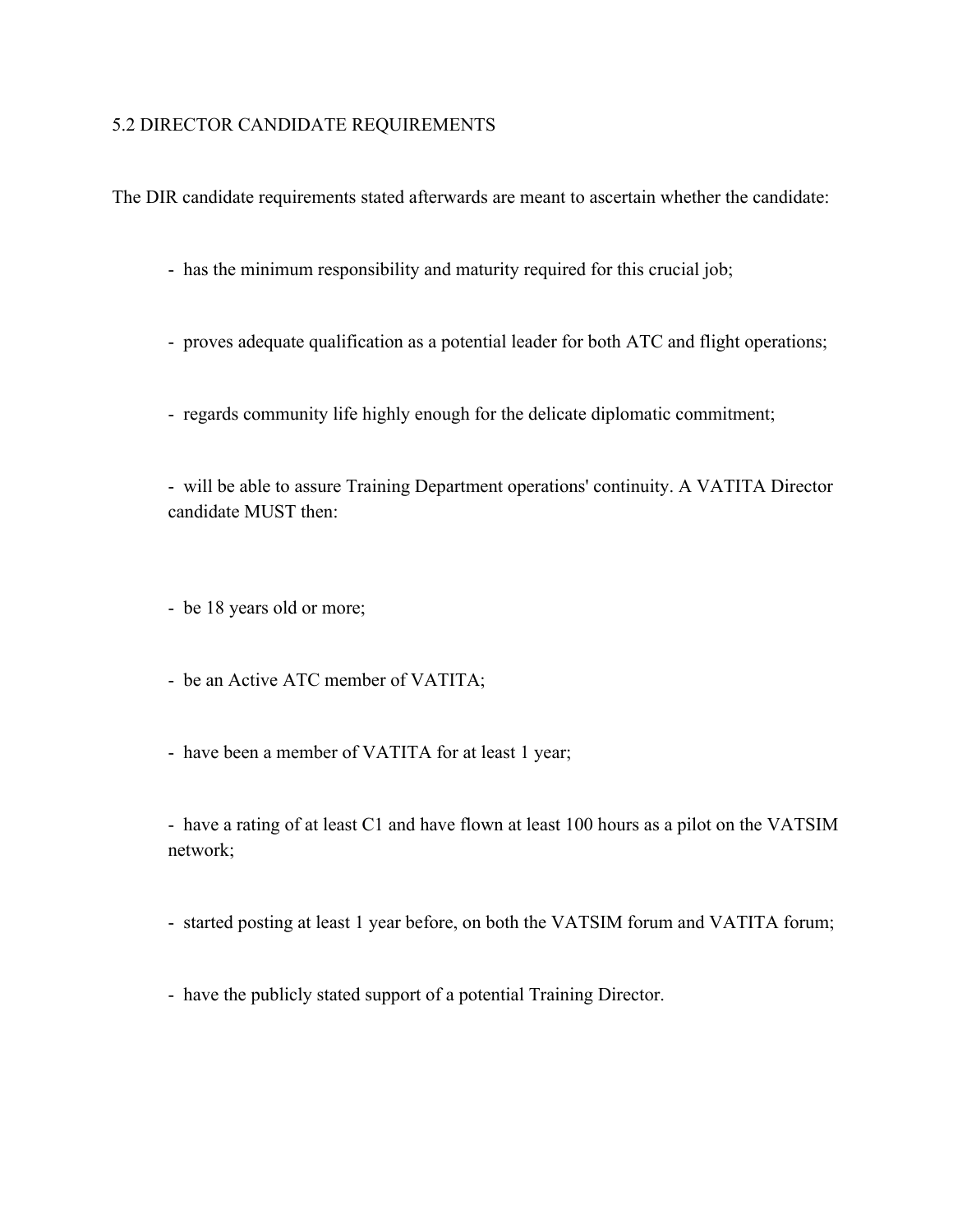A Potential Training Director MUST:

- be 18 years old or more;

- have been C1 or higher for at least 1 year on the VATSIM network;

- have been both an Active ATC member AND an Active Pilot of VATITA for at least 1 year.

## 5.3 ELECTION COMMITTEE

The Election Committee will consist of at least 2 or more members of trusted integrity and neutral political attitude (even not belonging to VATITA). All members have the right to apply for the election committee. Candidate suggestion shall be sent to the board within the appropriate time limits and, if the candidate fulfils the requirements, the candidate will be included in the e- mail announcing the election as previously stated.

## 5.4 EXTRAORDINARY ELECTIONS

In the case that the director, for whatever reason, leaves the chair prematurely, an extraordinary election shall be held within a month in the same way as stated above.

However, the new director takes up the duty as director immediately, and continues until the next ordinary election is held.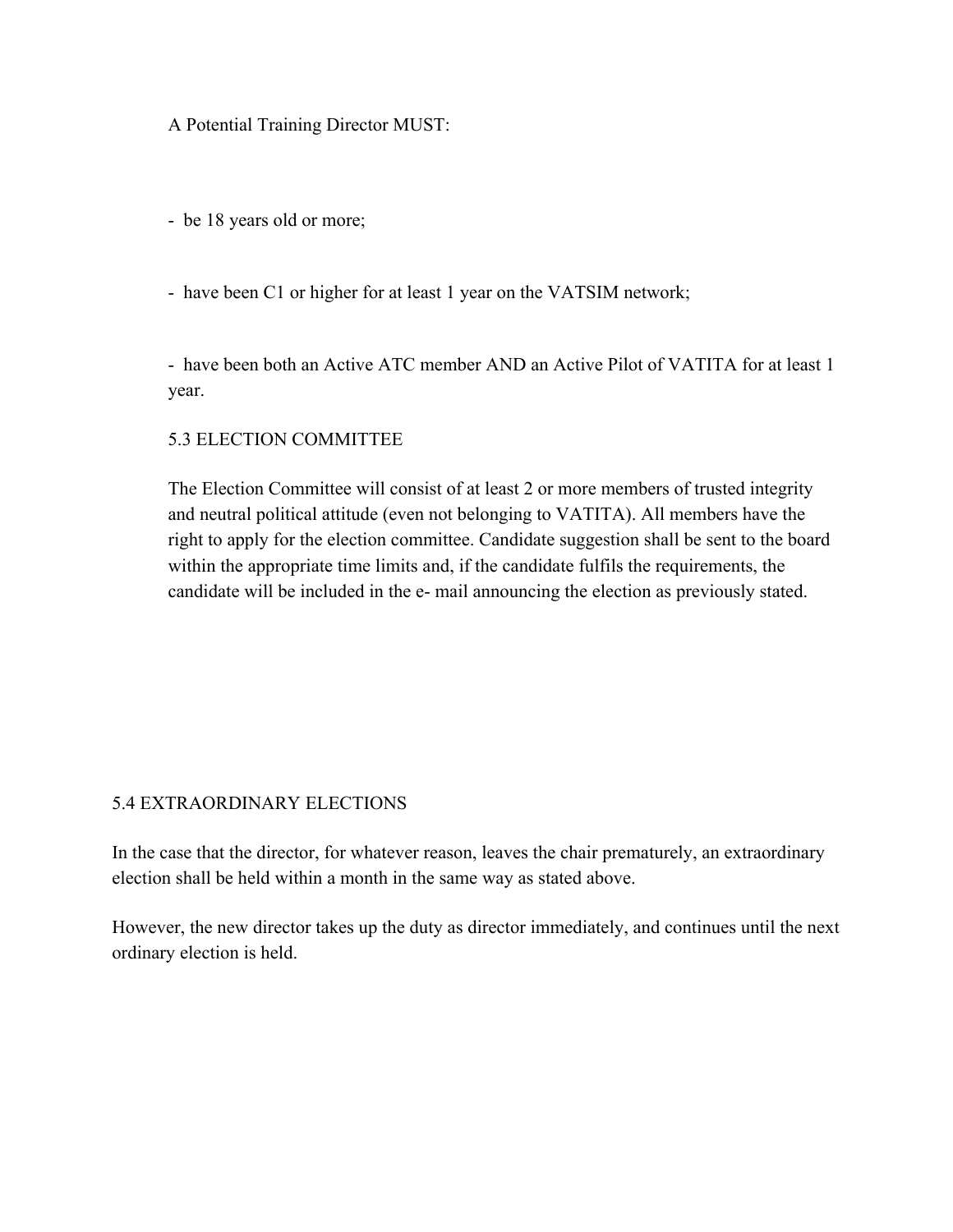## 6. SPECIAL SITUATIONS

## 6.1 REFERENDUMS

Referendums about changes inside VATITA requiring a public vote by members must be announced on the forum and through newsletter at least two weeks before the referendum.

Active ATC and Active pilot members are eligible to vote at referendums. Referendums are considered accepted if 66% or more of the valid votes cast are in favour of the change.

# 6.2 REFERENDUM OF DISTRUST

A "Referendum of Distrust" of the director may be put on the agenda of an Extraordinary General Meeting (EGM), which may be called for in writing by ten or more Active ATC or Active pilot members of VATITA.

The board is to arrange the EGM within two weeks from the time it was called. If the board neglects the call for EGM, the members calling may arrange the meeting. In any case, all members must be informed at least one week prior to the meeting through the forum and the newsletter.

A "referendum of distrust" should be opened directly after the meeting if the members that called for the EGM do not withdraw the call for "referendum of distrust". All Active ATC and Active pilots members of VATITA (excluding the director) have one vote. The vote should be open for one week.

If 66% or more of the valid votes are for distrust against the director, the director immediately looses his position as director. A new director should be elected in an extraordinary election according to the rules regarding elections. If no more VATITA members fulfil the director candidate minimum requirements, the Italian vACC ceases to exist as an official vACC.

Only one referendum of distrust can be cast against the director every 3 months.